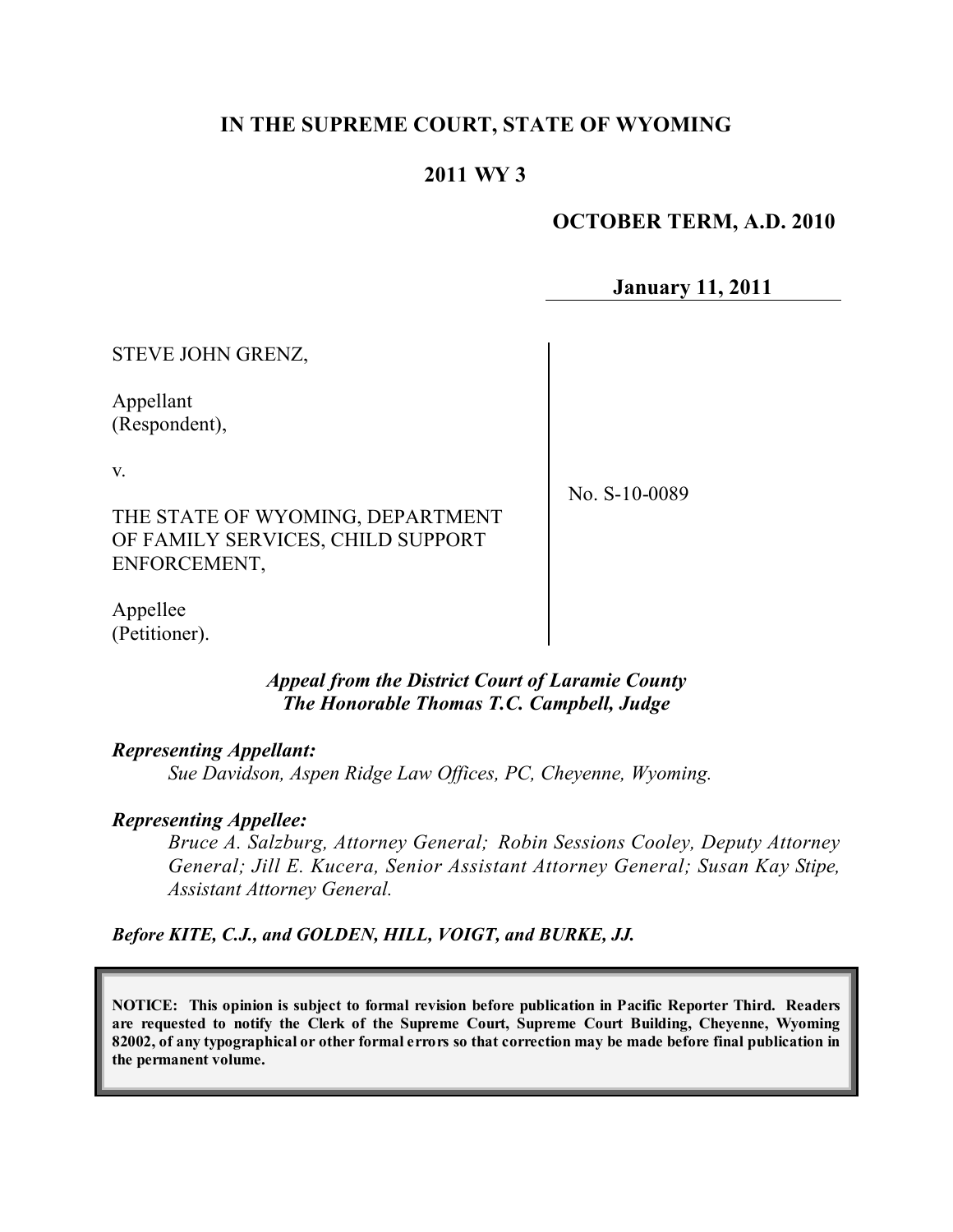## **BURKE, Justice.**

[¶1] Appellant, Steve John Grenz, challenges a district court order modifying his child support payments. He contends the district court failed to provide him proper credit against his child support obligations for court-ordered abatements he had received. We find no error and affirm.

#### *ISSUE*

[¶2] Mr. Grenz presents a single issue:

Did the district court err when it failed to follow and enforce the mandates of W.S. 20-2-305(f) and the abatement orders entered in this case and thereby commit an abuse of discretion?

The State phrases the issue as follows:

Did the district court properly exercise its discretion when it did not give Appellant credit against his future child support obligations for abatement amounts that he failed to utilize when they were granted?

## *FACTS*

[¶3] Mr. Grenz and Ms. Grenz were married in 1987. Two daughters were born as issue of the marriage. The older daughter was born in 1990 and the younger daughter was born in 1993. The couple divorced in 1997. In the divorce decree, Ms. Grenz was awarded custody of the children subject to Mr. Grenz's visitation rights. Mr. Grenz was ordered to pay child support. In 1999, the district court issued an order modifying child support. The order required Mr. Grenz to pay \$867.23 per month in child support for both children. Child support would be reduced to \$619.12 per month when the child support obligation ended for the first child. The order also provided that Mr. Grenz's child support obligations would abate during visitation pursuant to the abatement statute. That statute presently states that "child support shall abate by one-half (1/2) of the daily support obligation for each day the noncustodial parent has physical custody of the child for whom support is due, provided that the noncustodial parent has custody of the child for fifteen (15) or more consecutive days." Wyo. Stat. Ann. § 20-2-305(a) (LexisNexis 2009).

[¶4] Between 1998 and 2007, Mr. Grenz filed over twenty claims for abatement of child support. Most of the claims were granted. In all, Mr. Grenz received abatement orders totaling \$8,312.54. Although the abatement claims were granted, and Mr. Grenz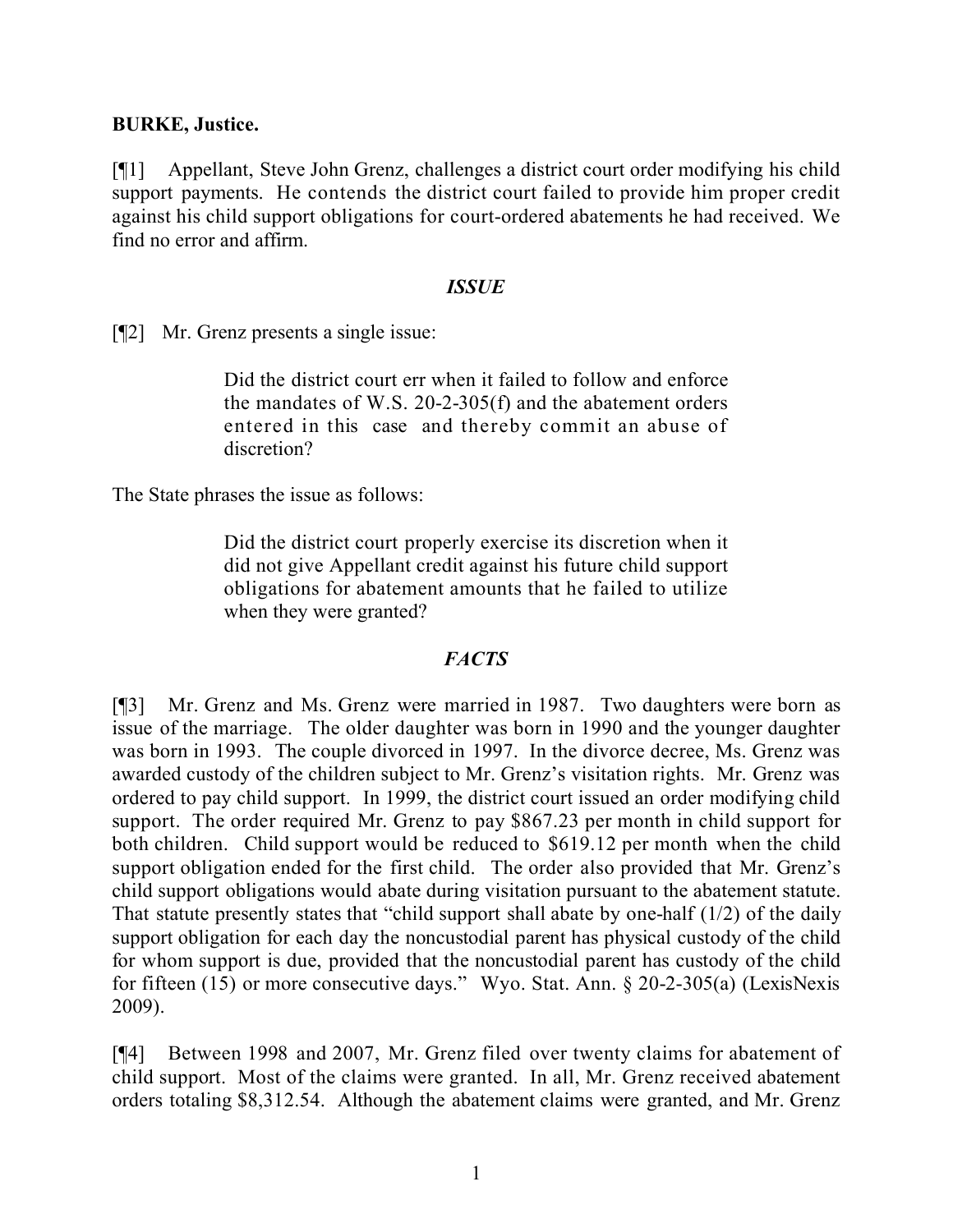would have been entitled to reduce his subsequent child support payments, he never did so.

[¶5] In June of 2009, pursuant to the modified decree, Mr. Grenz's child support obligations were automatically reduced to \$619.12 per month. On August 6, 2009, the State filed a Petition for Modification of Support seeking to increase child support for the younger daughter. The petition alleged that modification was warranted due to changed financial circumstances of the parties and changes to the guidelines for calculating support payments. In response, Mr. Grenz filed a Motion to Dismiss, a Motion to Remit Overpayment, and a Motion for Stay. In general, he objected to any increase in the support obligation. Pertinent to this appeal, he sought credit for \$15,329.84 in overpayments of his support obligations. The claim for credit included the \$8,312.54 in abatements at issue in this appeal.

[¶6] After holding a hearing and receiving supplemental information and argument, the district court granted the petition and increased Mr. Grenz's child support obligation to \$962.66 per month. With regard to the unused abatements, the court found that "[t]he overpayments in this case, essentially amounting to the defendant not availing himself of Court-ordered abatements over the years, cannot now be counted legally or equitably against his future child support obligations." The court found that "[t]he history of approximately \$8,000 in unused abatements, and the regular and timely payments of child support over many years convince this Court that retroactivity of this new child support amount should be ordered only to January 1, 2010." Mr. Grenz filed a timely appeal.

# *STANDARD OF REVIEW*

[¶7] We apply an abuse of discretion standard in reviewing a district court's order on a petition to modify child support. *Steele v. Neeman,* 2009 WY 58, ¶ 7, 206 P.3d 384, 386 (Wyo. 2009)*.* In reviewing for an abuse of discretion, our primary consideration is the reasonableness of the district court's decision in light of the evidence presented. *Id.*

## *DISCUSSION*

[¶8] Mr. Grenz asserts that he is entitled to have \$8,312.54 in abatements refunded to him or used to reduce his future support obligations. The issue presented by Mr. Grenz is similar to one we addressed in *Starkey v. Starkey*, 2007 WY 106, 161 P.3d 515 (Wyo. 2007). In that case, the father paid an extra \$50.00 per month in an effort to pay off his child support obligation in advance, and eventually accumulated an overpayment balance of \$2,885.70. He argued that his overpayment balance should have been credited against his future child support obligations. *Id.*, ¶ 6, 161 P.3d at 516-17. We concluded that the district court did not abuse its discretion in refusing to give the father credit for overpayment of his child support. *Id.*, ¶ 12, 161 P.3d at 518. After noting that "both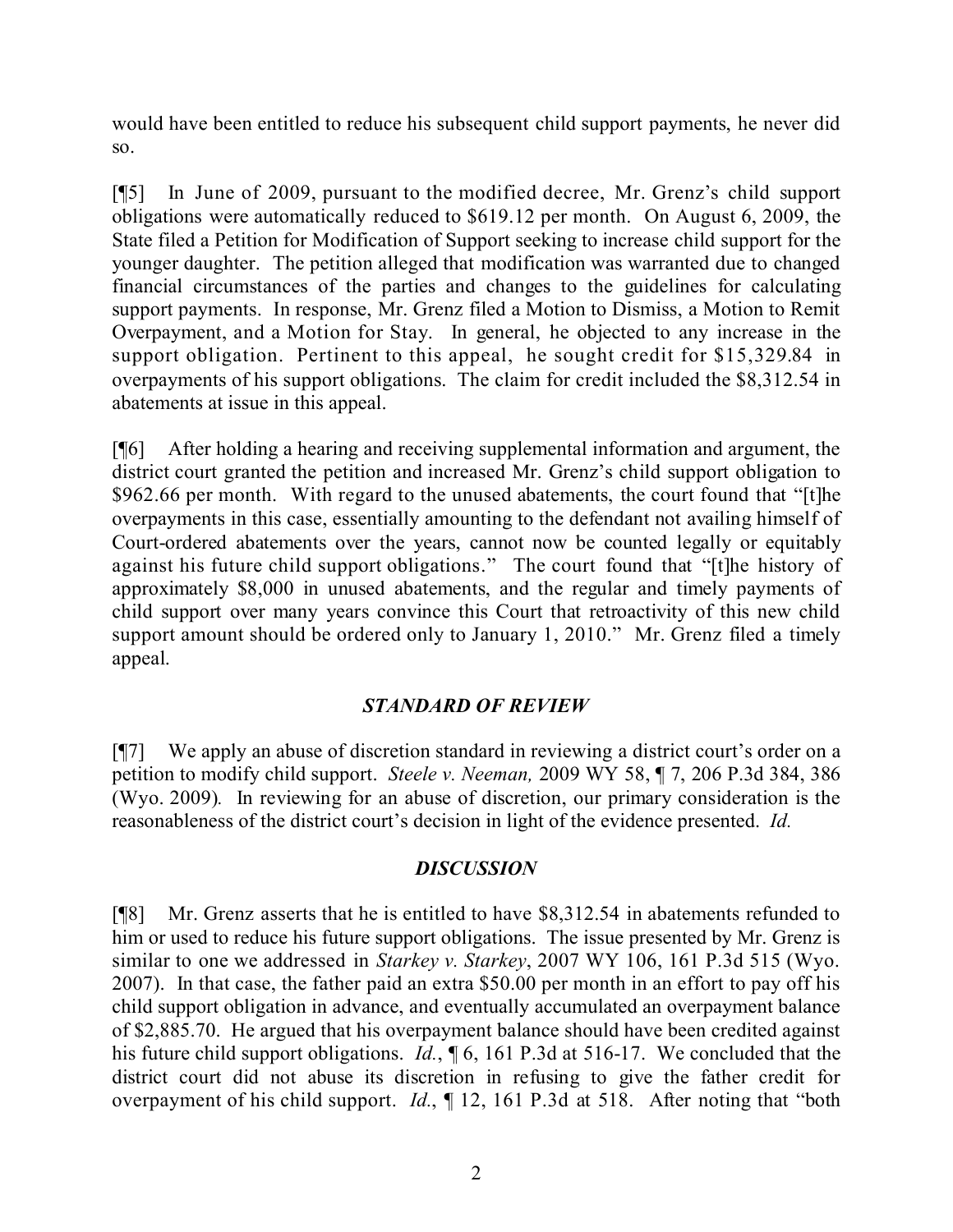[Wyoming] statutes and case law indicate a clear aversion to the unilateral modification of child support orders," we held that "it is Father's obligation to pay the specified amounts according to the decree, and orders modifying it thereafter. Allowing an increase at one time and a reduction at another would simply lead to incongruity and disorder in the child support system." *Id.*, ¶¶ 9, 11, 161 P.3d at 518.

[¶9] We note at the outset that Mr. Grenz made overpayments totaling \$15,329.84. Mr. Grenz concedes that \$7,017.30 of that amount were voluntary overpayments, and that, based on our decision in *Starkey*, he cannot recover those payments or have them applied to his future support obligation. He asserts, however, that *Starkey* does not apply to the unused abatements. He contends that the unused abatements were not voluntary overpayments. We disagree.

[¶10] Over an eight-year period, Mr. Grenz received more than twenty orders granting abatements, totaling in excess of \$8,000.00. After receiving the abatement orders, however, Mr. Grenz did not reduce his payments to reflect the abatement amounts, but rather continued to pay the full amount of his child support. Until raising the issue in this case, he never requested a refund of any overpayment. The only explanation for Mr. Grenz's behavior is provided in his statement of the evidence, which sets forth a colloquy from the district court's hearing:

> COURT: [Counsel], why didn't your client request his overpayments before now?

> [COUNSEL]: The issue really had not come up before his ex-wife wanted to modify his child support. But when he was asked by the Clerk of Court's office one time what he wanted to have done with an abatement check, he said he wanted that money to be sent to his ex-wife to help with his girls.<sup>1</sup>

In light of Mr. Grenz's knowledge of the abatement orders, his failure to adjust his child support payments according to those orders, and the statement that he intended for the abatement amounts to be used for his daughters' support, we conclude that the unused abatements are the equivalent of voluntary overpayments of child support obligations. For the same reasons identified in *Starkey*, Mr. Grenz is not entitled to have those amounts refunded or used to reduce his future support obligations.

 $1$  Mr. Grenz's statement of the evidence was based on his recollection and was subject to the district court's approval pursuant to W.R.A.P. 3.03. In its Order on Settlement of Record, the district court stated that "[t]he Court does not recall specifically, but would concede that [Mr. Grenz's] description of the colloquy between counsel and the Court might be accurate." Mr. Grenz relied upon the statement of the evidence in his appellate brief and we have accepted the statement for purposes of this appeal.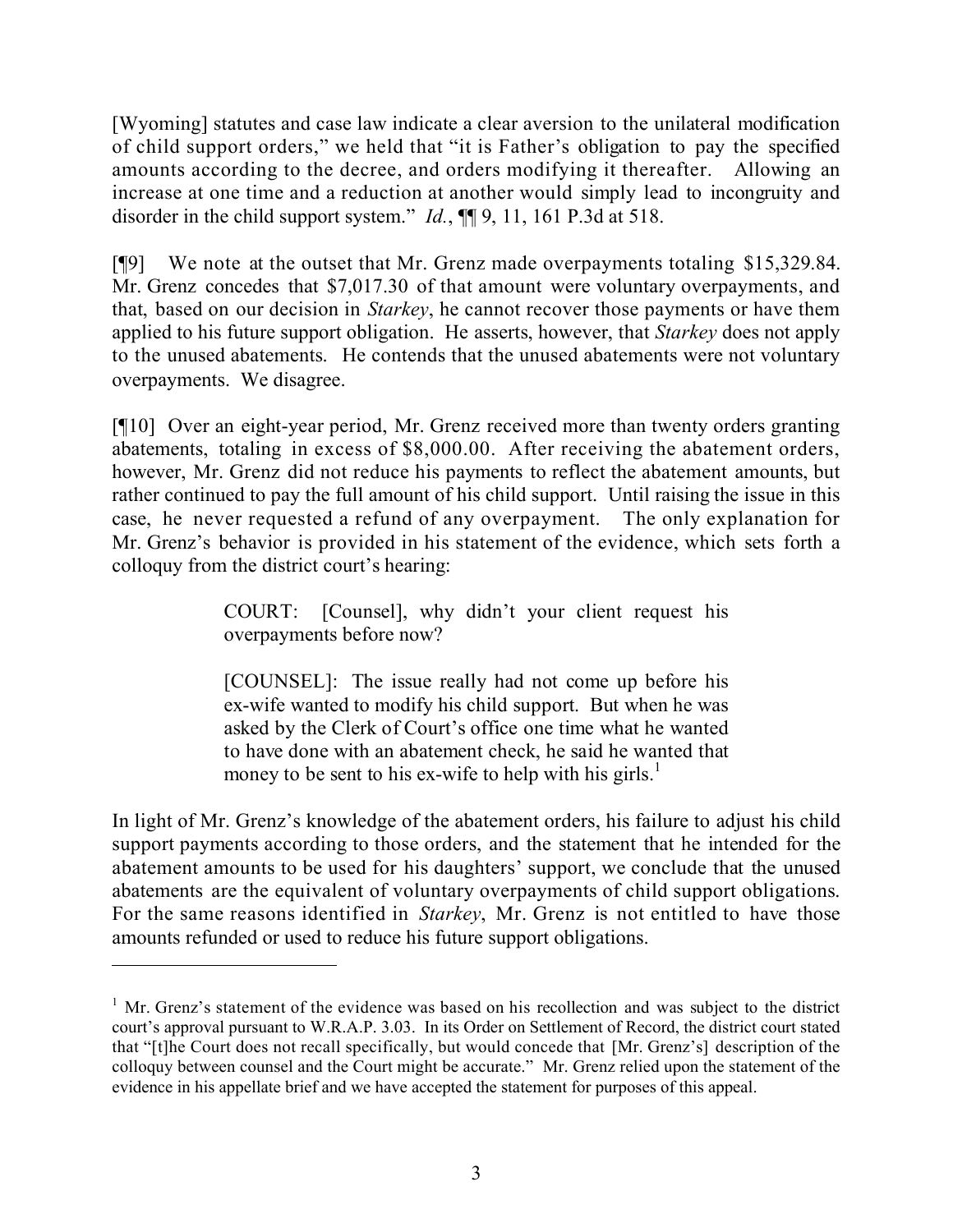[¶11] Mr. Grenz argues that the district court ignored the prescriptive mandate of the word "shall" in Wyo. Stat. Ann. § 20-2-305(f) and ignored the use of the word "shall" in the abatement orders by failing to award a refund or reduce his future child support payments. Mr. Grenz contends that, based on the language of both versions of the statute and the orders, the district court clerk was responsible for ensuring that he received proper credit for his abatements.

[¶12] At the time Mr. Grenz began receiving credit for child support abatements, the abatement statute provided, in relevant part, as follows:

> (a) Unless otherwise ordered by the court, child support shall abate by one-half (1/2) of the daily support obligation for each day the noncustodial parent has physical custody of the child for whom support is due, provided that the noncustodial parent has custody of the child for more than fourteen (14) consecutive days. Overnight and weekend visits with the custodial parent shall be disregarded in computing abatement.

Wyo. Stat. Ann. § 20-2-305(a) (LexisNexis 2001). During the time this version of the statute was in effect, the orders from the district court granting abatement to Mr. Grenz stated that the district court clerk "shall enter said abatement upon the child support records . . . [I]f there is no Income Withholding Order this amount shall be treated as a credit on future child support obligations."

[¶13] In 2003, the abatement statute was amended and subsection (f) was added. That section specifies that if there are no child support arrearages, the abatement amount is to be reduced from the next scheduled child support payment:

> (f) Abatement amounts shall be applied to any current child support due and then to any arrearage balance owed to the custodial parent for past-due child support. If there is no arrearage and no objection was filed within the thirty (30) day period for objections, or if there is no arrearage and a notice of immediate approval was filed prior to the expiration of the thirty (30) day period for objections, the abatement amount shall be reduced from the next scheduled payment of child support.

Wyo. Stat. Ann. § 20-2-305(f) (LexisNexis 2009). Consistent with this amendment, the orders granting abatement to Mr. Grenz after 2003 provided that the district court clerk "shall enter said abatement upon the child support records by . . . crediting the amount from the next scheduled payment of current child support, then applying the balance to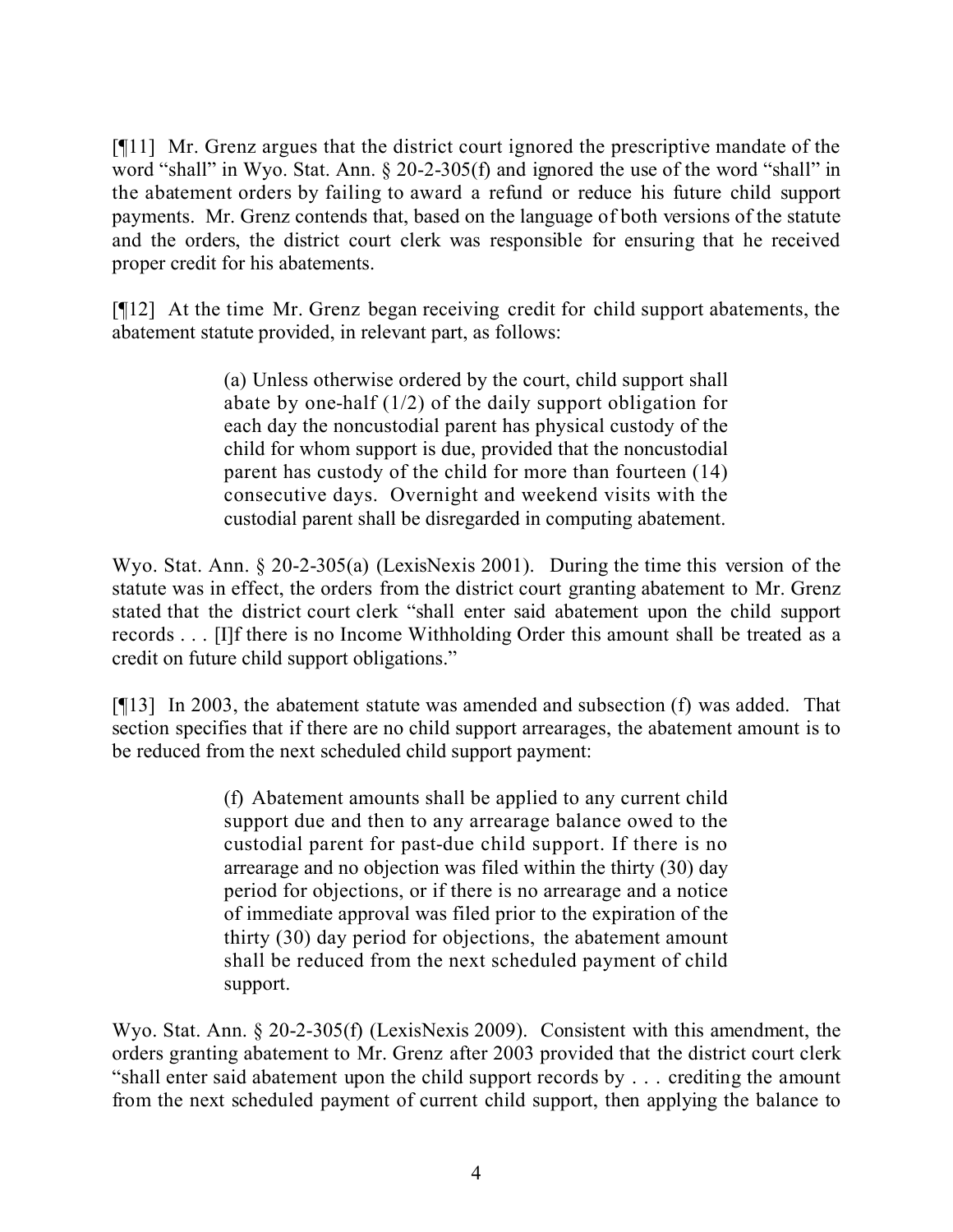arrearage, if any. (No Income Withholding Order.)"

[¶14] Both versions of the abatement statute are clear as to the process for obtaining an abatement order. However, neither specifies how the abatement is to be applied to the support obligations of the noncustodial parent when, as in the present case, no income withholding order is in place and child support payments are not in arrears. There is no language in the statutes or orders which requires the district court clerk to ensure that Mr. Grenz reduced his child support payment by the abatement amount. The district court clerk was required to "enter said abatement upon the child support records." The record in this case establishes that the clerk fulfilled this obligation.

[¶15] The abatements, along with Mr. Grenz's regular child support payments and periodic overpayments, were entered in the Parental Obligation System for Support Enforcement (POSSE), the system used by the district court clerks and child support enforcement to keep track of payments made toward child support obligations. The POSSE records show that Mr. Grenz accumulated \$15,329.84 in "Futures," which includes the total amount of his abatements, as well as \$7,017.30 in voluntary overpayments. The fact that the future credits are recognized in the child support records, however, does not distinguish the present case from *Starkey*. In *Starkey*, the child support records also reflected Mr. Starkey's overpayments. *See Starkey*, ¶ 4, 161 P.3d at 516 (noting that the district court found that Mr. Starkey had an overpayment balance of \$2,885.70).

[¶16] There are also compelling policy reasons for denying credit for abatements that have accumulated over the course of an eight-year period. It is important to note that a child support obligation "inures to the benefit of the child, not the custodial parent." *Pasenelli v. Pasenelli*, 2002 WY 159, ¶ 8, 57 P.3d 324, 327 (Wyo. 2002).

> We have consistently stated that child support is for the benefit of the children, and that the custodial parent stands in the shoes of a trustee who administers the money for the exclusive benefit of the children based upon their needs and welfare. A child's right to adequate support cannot be bargained away by a contract between the parents regardless of the validity of the agreement between the parents themselves. This is a bright-line rule from which we have not wavered.

*Kimble v. Ellis*, 2004 WY 161, ¶ 8, 101 P.3d 950, 953 (Wyo. 2004) (citations omitted). Given that child support is for the exclusive benefit of the child, it would be inequitable to allow child support to be increased at one time and reduced at another, as the child would be without needed support during periods when payments are reduced or terminated. Indeed, this was the thrust of our decision in *Starkey*. This inequity is